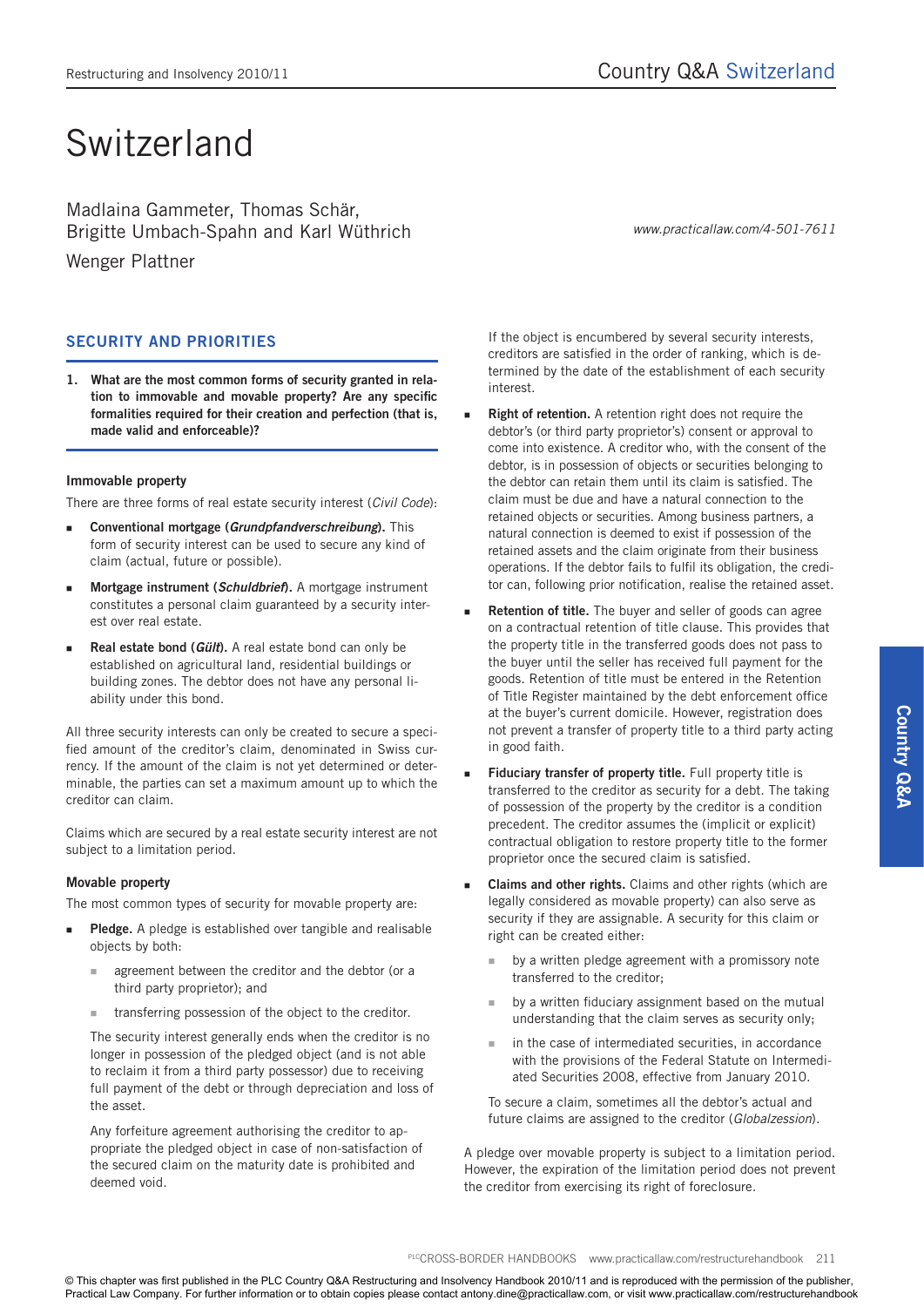#### **Formalities**

The following formalities must be followed:

- **Immovable property.** A real estate security interest must be in writing and executed as a public deed, and then registered in the Real Estate Register (Register). Its rank against other security interests is set out in the Register. Generally, a real estate security interest ends when it is deleted from the Register or with the total loss of the real estate.
- **Movable property.** The formality requirements for a security interest for movable property depend on the specific type of security (*see above, Movable property*).

There are no special formality requirements for companies.

**2. Where do creditors and shareholders rank on the insolvency of a company?** 

The order of distribution to the creditors is as follows:

- **Secured claims.** Secured claims are satisfied directly from the proceeds from the realisation of the security interest. If several security interests exist in the same property, they are ranked in the chronological order of establishment, or in the case of immovable property, as indicated in the Register.
- **Debts incurred during the proceedings.** These are debts incurred by a company during a debt restructuring moratorium with the court-appointed administrator's consent or by the bankruptcy or liquidation estate.
- **Unsecured claims.** Unsecured claims and the uncovered part of secured claims are satisfied in the following order, out of the proceeds of the entire remainder of the bankruptcy or liquidation estate. The creditors are allocated to three separate categories (classes):
	- **First class.** These are claims:
		- $\Box$  of employees which arose or became due during the six months before the opening of liquidation proceedings;
		- $\Box$  which arose from the premature termination of an employment contract due to the opening of insolvency proceedings against the employer;
		- concerning accident insurance, non-compulsory pension schemes and claims of pension funds against employers; and
		- $\Box$  for maintenance and assistance derived from family law.
	- **Second class.** These are:
		- $\Box$  claims for social security contributions;
		- $\Box$  tax demands concerning value added tax (VAT); and
		- □ certain claims of persons whose assets were entrusted to the debtor in parental care.
	- **Third class.** This class encompasses all other claims.

Claims in the first and second classes are considered privileged claims.

Apart from VAT, tax claims are not privileged and rank in the third class.

Creditors of the same class rank equally among themselves and they only receive proceeds once all creditors of that class have been satisfied.

If all claims (including interests for the duration of the insolvency proceedings) are fully met, any surplus is distributed to the shareholders according to the number and face values of their shares.

#### **3. Are there any mechanisms used by trade creditors to secure unpaid debts?**

As well as the security interests taken in relation to movable and immovable property (*see Question 1*), the following securities are used by trade creditors to secure unpaid debts:

- **Additional assumption of debts.** A third party can be made jointly and severally liable with the debtor to the creditor for the performance of the whole obligation. This requires an agreement between the third party and the creditor.
- **Guarantee agreement.** A third party which guarantees that the debtor can meet its obligation to the creditor must compensate the creditor for any damages arising if the debtor is unable to fulfil that obligation.
- **Suretyship.** A suretyship is similar to a guarantee agreement except that strict formalities must be observed. To be valid, the suretyship must:
	- **always be executed as a written declaration specifying** the maximum liability of the surety;
	- generally be executed as a public deed if issued by a natural person (as opposed to a company).
- **4. Are there any procedures (other than the formal rescue or insolvency procedures described in** *Question 6***) that can be invoked by creditors to recover their debt?**

Common procedures for creditors to secure the payment of a debt are as follows:

**Debt enforcement proceedings.** An unpaid secured or unsecured creditor can start debt enforcement proceedings by submitting a petition to the competent debt enforcement office. No enforceable title is required at this procedural stage. On receipt of the petition, the debt enforcement office serves on the debtor a formal summons to pay. The debtor can object within ten days of service of the order and bring the proceedings to a temporary stay. Therefore, to continue with proceedings, the creditor must obtain an enforceable judgment by initiating court proceedings against the debtor. If the creditor can prove the claim by producing written documents duly signed by the debtor (such as contracts, promissory notes or a notarised public deed) which evidence the claim, it can also seek summary judgment. If summary proceedings lead to the provisional setting aside of the debtor's objection, the debtor can resort to ordinary legal proceedings on the merits of the claim (as a claimant) to rescind the summary judgement.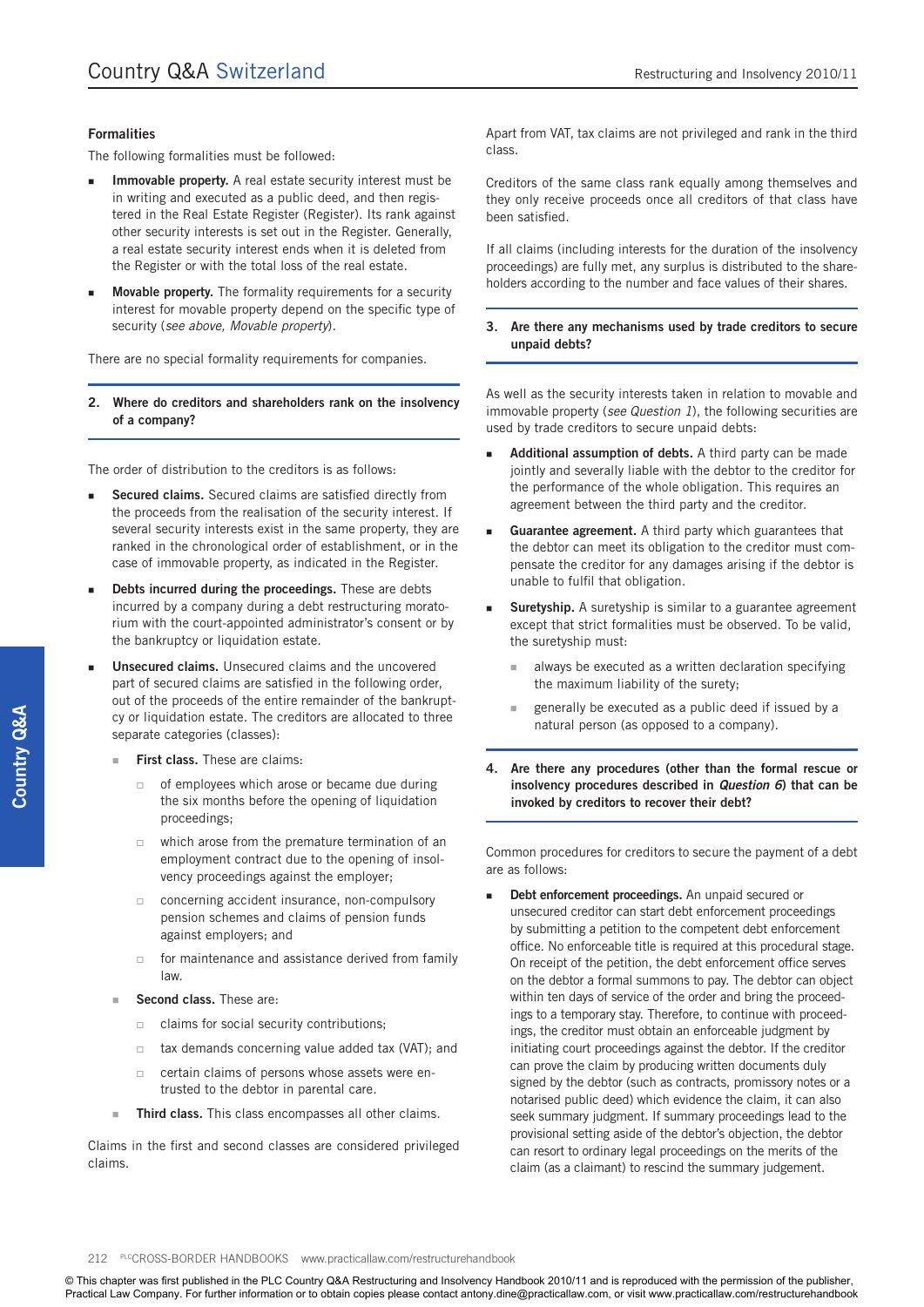- **Freezing order.** Creditors can seek a freezing order if one of the exclusive statutory grounds is met, including where the debtor:
	- does not live in Switzerland but one of the following applies:
		- $\Box$  the claim has a sufficient connection with Switzerland;
		- $\Box$  the claim is based on an enforceable judgement (Swiss or foreign); or
		- $\Box$  the debtor has given a qualified recognition of the debt (this is the most commonly invoked).
	- has no fixed domicile;
	- is concealing its assets;
	- is passing through Switzerland (for claims which by their nature must be fulfilled at once).

Freezing orders are not available if the claim is secured by a security interest. To initiate freezing proceedings, the creditor must file a petition with the competent court. The court decides in summary proceedings whether the prima facie evidence for the claim, the invoked statutory ground and the assets to be attached are sufficient. The debtor is not notified of these proceedings. If the court allows the petition, it issues a freezing order which is directed to the debt enforcement office competent at the place where the assets are located. This office executes the order. After execution, the debt enforcement office issues a freezing certificate to the creditor which lists the attached assets and gives an estimate of the value of each item. The freezing order must be pursued by the creditor within ten days of receiving the freezing certificate, generally by either initiating debt enforcement proceedings or bringing a claim on the merits of the claim against the debtor.

- Private sale. If provided for in the pledge agreement, movable property can be realised by private sale without formal debt enforcement proceedings or obtaining a prior enforceable judgment. If the debtor objects, it must start legal proceedings against the creditor.
- **Realisation of intermediated securities.** These securities can be realised without formal enforcement or court proceedings (*Federal Statute on Intermediated Securities*).

## **STATE SUPPORT**

**5. Please give brief details of the availability of state support for distressed businesses (if any).**

There are no statutory regulations on state support for distressed businesses in the Federal Statute on Debt Enforcement and Bankruptcy. State support is only provided on a case-by-case basis in very exceptional cases (in particular concerning businesses with systemic risks).

### **RESCUE AND INSOLVENCY PROCEDURES**

- **6. Please briefly describe rescue and insolvency procedures available in your jurisdiction. In each case, please state:**
- **The objective of the procedure and, where relevant, prospects for recovery.**
- **How it is initiated, when, by whom and the companies it can be applied to.**
- **Substantive tests that apply (where relevant).**
- **How long it takes.**
- **The consents and approvals required.**
- **The effect on the company, shareholders and creditors.**
- **How the procedure is formally concluded.**

The enforcement proceedings described in *Question 4* generally do not prejudice the following rescue or insolvency proceedings. Whether debt restructuring or bankruptcy proceedings are opened depends on various factors and is often only determined during the course or as a result of enforcement proceedings.

#### **Debt restructuring moratorium**

- **Objective.** Debt restructuring proceedings are generally initiated by granting a debt restructuring moratorium. The moratorium's objective is to guarantee the preservation of assets and to give the debtor a limited period of time, without the threat of enforcement proceedings, to find ways to restructure the company and to conclude the debt restructuring agreement.
- **How, when, by whom and to which companies.** The debt restructuring moratorium is generally initiated by the debtor seeking to reach a debt restructuring agreement (*see below, Ordinary debt restructuring agreement*) with its creditors. The debtor must submit to the competent court:
	- **a** reasoned application for a moratorium;
	- a draft debt restructuring agreement;
	- **a** a balance sheet and the operating accounts, or an equivalent document indicating assets and income; and
	- a list of business records, if the debtor is bound to keep them.

Any creditor who is entitled to file for bankruptcy against the debtor can also file a request for a debt restructuring moratorium. A debt restructuring moratorium can be requested at any time and without prior enforcement proceedings.

In addition, the bankruptcy court can stay judgment on the opening of bankruptcy proceedings at its own discretion, if it appears that a debt restructuring agreement will be reached with creditors. In this case, the bankruptcy court requests a debt restructuring moratorium and transfers the file to the competent court.

**Country Q&A Country Q&A**

PLCCROSS-BORDER HANDBOOKS www.practicallaw.com/restructurehandbook 213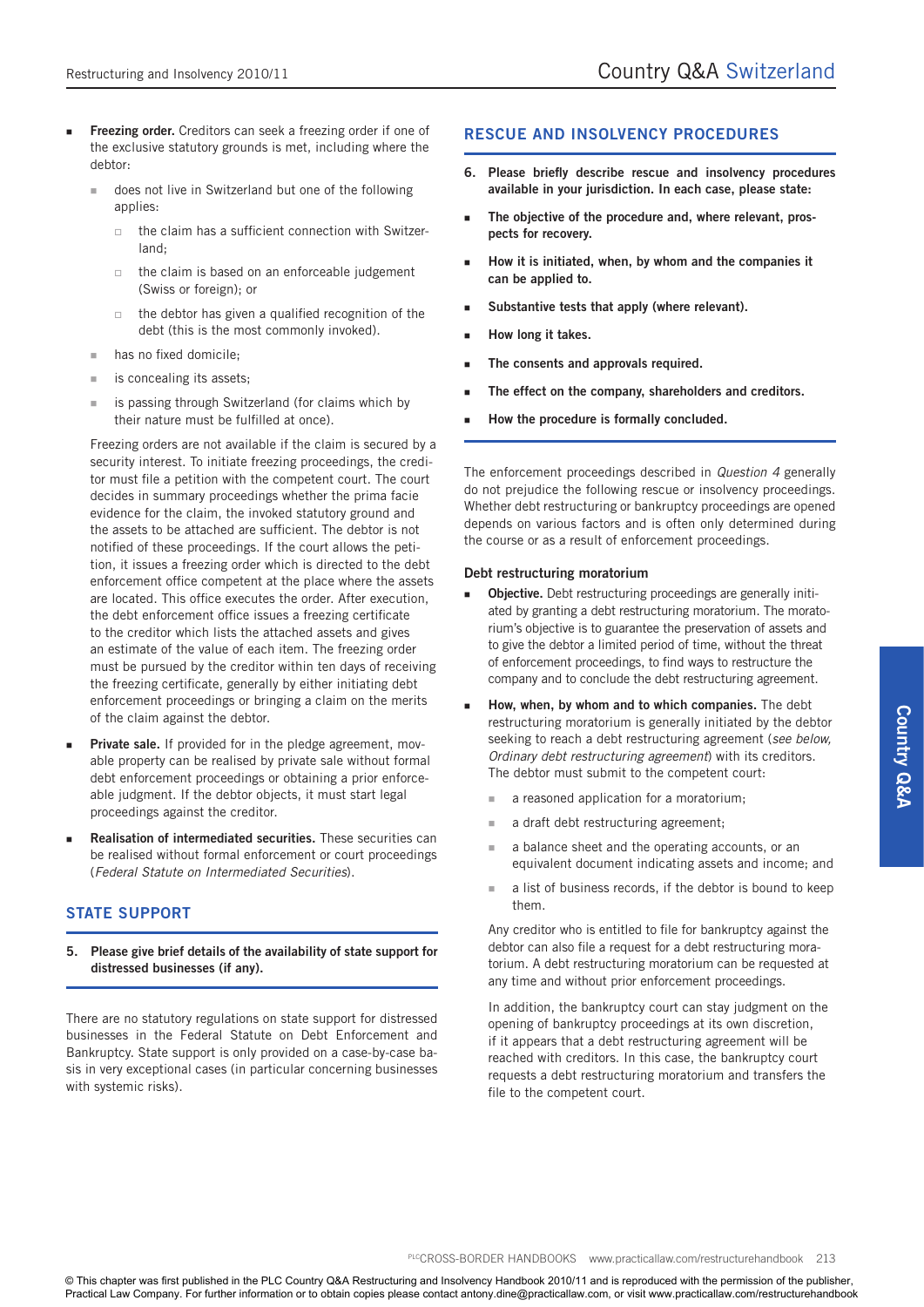Any entity which is subject to seizure or bankruptcy proceedings has a right to a debt restructuring moratorium, provided the entity has a place of enforcement in Switzerland.

- **Substantive tests.** The court grants a debt restructuring moratorium if there are prospects of recovery (that is, it seems possible that a debt restructuring agreement will be concluded). The debtor must also be able to remain financially solvent during the moratorium.
- How long. The competent court grants the debtor a debt restructuring moratorium of four to six months. At the request of the court-appointed administrator, the moratorium can be extended to 12 months, or in particularly complex cases 24 months.
- **Consents and approvals.** The debt restructuring moratorium is granted by the competent court, which also appoints an administrator for the duration of the moratorium. If the moratorium is extended to more than 12 months, creditors must be heard.
- **Effect.** During the moratorium, enforcement proceedings cannot be initiated or continued. Periods of limitation and pre-emptory deadlines do not run. With the granting of the moratorium, interest ceases to accrue for all unsecured claims. The debtor can continue its business activities under the supervision of the administrator. Without the authorisation of the competent court, the debtor cannot divest, encumber or pledge fixed assets, give guarantees or make gifts (these transactions are void).
- **Conclusion.** If the debtor does not succeed in fully satisfying all creditors, the debt restructuring moratorium ends with the conclusion of:
	- an ordinary debt restructuring agreement (*see below, Ordinary debt restructuring agreement*); or
	- a debt restructuring agreement with assignment of assets (*see below, Debt restructuring agreement with assignment of assets (debt restructuring liquidation)*).

If the debt restructuring agreement is rejected and the moratorium therefore ends, or if the moratorium is revoked by the competent court, every creditor can ask for the opening of bankruptcy proceedings.

#### **Ordinary debt restructuring agreement**

- **Objective.** An ordinary debt restructuring agreement enables the debtor to continue doing business by proportionally satisfying its existing creditors for their claims. These proceedings give the debtor the opportunity for a new start, practically free of previous debts, except for those agreed in the debt restructuring agreement.
- **How, when, by whom and to which companies.** The debt restructuring agreement is proposed by the debtor and concluded between the debtor and its creditors. The agreement must then be approved by the competent court. The agreement must be concluded during the debt restructuring moratorium.

Any debtor who has been the subject of a debt restructuring moratorium can conclude an ordinary debt restructuring agreement.

- **Substantive tests.** A debt restructuring agreement can only be approved by the competent court if both:
	- the sum offered is in proportion to the debtor's means; and
	- $\blacksquare$  the execution of the agreement, complete satisfaction of the filed privileged claims (*see Question 2*) and fulfilment of all the debtor's obligations incurred during the debt restructuring moratorium are sufficiently secured.
- **How long.** Once the agreement is concluded and approved by the competent court, it can be executed without time limits unless these are included in the agreement.
- **Consents and approvals.** The agreement is deemed ratified if, before its confirmation by the court, either of the following consents are given:
	- a majority of creditors representing at least two-thirds of the total claims; or
	- at least one-quarter of the creditors representing at least three-quarters of the claims.

The votes of claims of privileged creditors and the debtor's spouse are not counted. Secured creditors are only counted to the extent to which the administrator deems that their claims are not covered. Once the debt restructuring agreement is ratified, the competent court at the debtor's domicile must confirm the agreement for it to become legally binding.

- **Effect.** The confirmed debt restructuring agreement is binding on all creditors whose claims either:
	- **a** arose before the publication of the debt restructuring moratorium; or
	- **a** arose after publication without the administrator's consent.

On confirmation of the debt restructuring agreement and with the exception of enforcement proceedings for the realisation of collateral, all enforcement proceedings initiated against the debtor before the moratorium are terminated.

 **Conclusion.** The proceedings end when the debtor fulfils its obligations under the agreement.

#### **Debt restructuring agreement with assignment of assets (debt restructuring liquidation)**

- **Dbjective.** In a debt restructuring agreement with assignment of assets, creditors can be given the power to dispose of the debtor's assets or the assets can be assigned in whole or in part to a third party. Eventually, the debtor company is liquidated and creditors are satisfied in whole (privileged claims) or in part (unprivileged claims). The extent of satisfaction of unprivileged claims depends on the size of the debtor's estate.
- **How, when, by whom and to which companies.** The same rules for ordinary debt restructuring agreements apply (*see above, Ordinary debt restructuring agreement: How, when, by whom and to which companies*).
- **Substantive tests.** The same rules for ordinary debt restructuring agreements apply (*see above, Ordinary debt restructuring agreement: Substantive tests*). In addition, the proceeds or the sum offered by a third party must appear to exceed the proceeds which would probably be yielded in bankruptcy proceedings.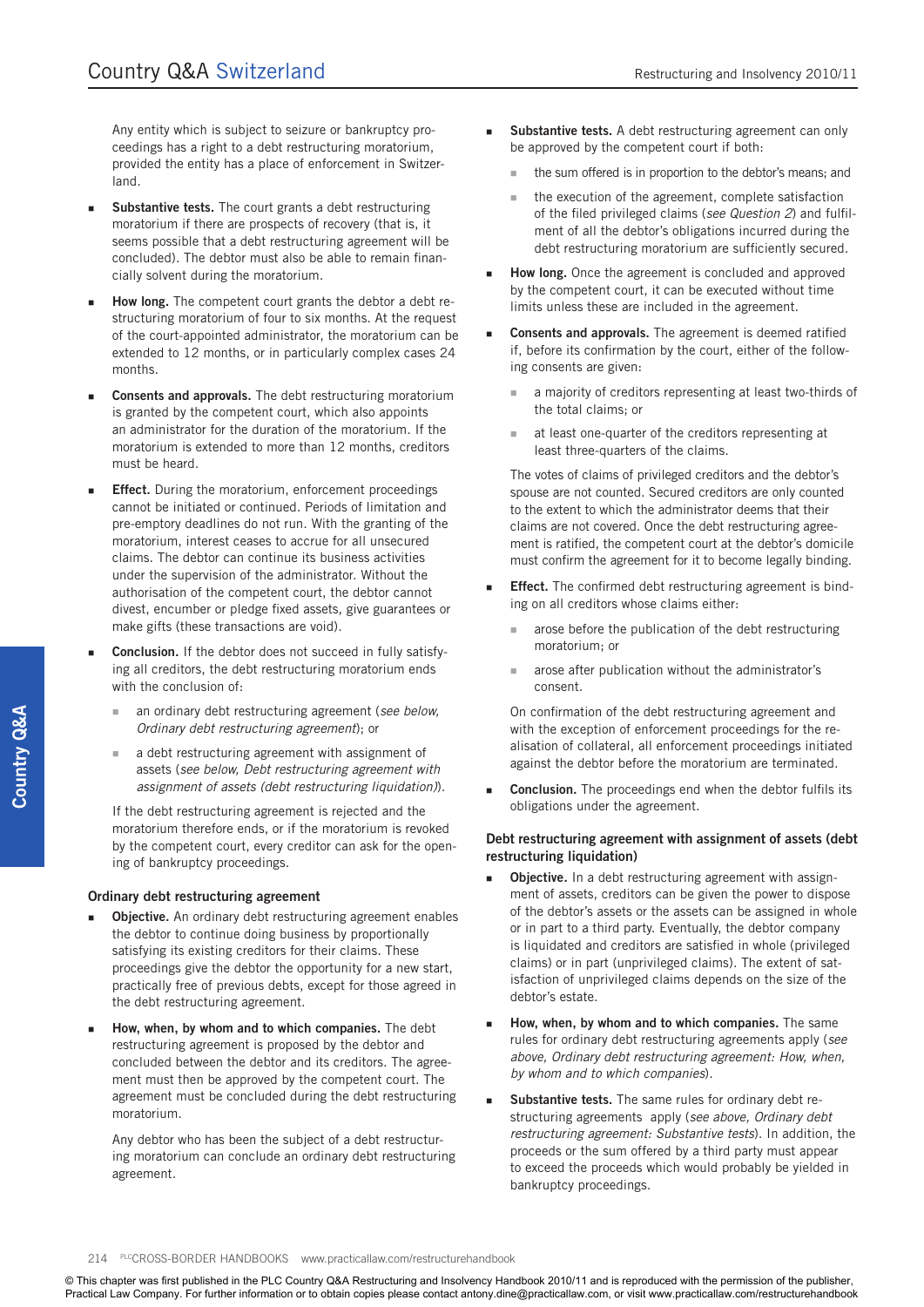- **How long.** The liquidation of the debtor's estate can take up to several years, depending on the complexity of the debtor's estate.
- **Consents and approvals.** The same rules for ordinary debt restructuring agreements apply (*see above, Ordinary debt restructuring agreement: Consents and approvals*).
- **Effect.** Once the debt restructuring agreement with assignment of assets has become legally enforceable and binding on all creditors, the debtor's capacity to dispose of its assets and its signing authority ends. If the debtor is entered in the Commercial Register, the words "in debt restructuring liquidation" are added to the company name. At that stage, the elected and court-confirmed liquidator concludes all transactions necessary for the conservation and realisation of the estate, and if applicable, for the transfer of the assigned assets.
- **Conclusion.** The proceedings are concluded once all assets are liquidated and the creditors are satisfied from the debtor's estate. On conclusion of the proceedings, the liquidator prepares a final report, which must be ratified by the creditors' committee, submitted to the competent court and made available for inspection by creditors.

#### **Bankruptcy**

- **Objective.** The main objective of bankruptcy proceedings is the dissolution and liquidation of the debtor company to eventually enable a proportional distribution of the debtor's assets to its creditors.
- **How, when, by whom and to which companies.** Bankruptcy proceedings may be initiated by a creditor with or without prior enforcement proceedings (the debtor can also request the opening of bankruptcy proceedings by declaring to the court that it is insolvent):
	- **With prior enforcement proceedings.** A creditor files an enforcement request with the competent debt enforcement authority (*see Question 4*).

If the enforcement proceedings are not stayed by the filing of an objection or by a court judgment, the creditor can apply for continuation of the enforcement proceedings from 20 days after the summons to pay has been served. On receipt of the request for continuation of the proceedings, the enforcement office issues a bankruptcy warning to the creditor. Within 20 days after service of the bankruptcy warning the creditor can request the opening of bankruptcy proceedings from the competent bankruptcy court. This right lapses 15 months after the service of the summons to pay. The ordinary place of debt enforcement is the debtor's domicile. Under certain circumstances, special places of debt enforcement apply;

- **Without prior enforcement proceedings.** Bankruptcy proceedings can be opened without prior enforcement proceedings if:
	- $\Box$  the debtor's place of residence is unknown:
	- $\Box$  the debtor has taken flight to avoid fulfilling its obligations;
	- $\Box$  the debtor has or is attempting to act fraudulently;
- $\Box$  the debtor has concealed assets in enforcement proceedings for seizure of assets;
- $\Box$  the debtor, who is already subject to enforcement proceedings, has ceased payments; or
- a debt restructuring agreement is rejected or a debt restructuring moratorium is revoked.

Bankruptcy proceedings may be initiated against:

- a partnership (*Kollektivgesellschaft*);
- a limited partnership (*Kommanditgesellschaft*);
- a company limited by shares;
- a partnership limited by shares;
- a partnership with limited liability;
- a co-operative;
- $\Box$  an association;
- $\Box$  a foundation.

In addition, the following persons may be subject to bankruptcy proceedings, if registered with the commercial register):

- **business owners;**
- members of a partnership;
- $\Box$  members of a limited partnership with unlimited liability;
- $\Box$  members of the board of a partnership limited by shares;
- managing partners of a partnership with limited liability.
- **Substantive tests.** The debtor must be subject to bankruptcy proceedings. If the debtor requests the opening of bankruptcy proceedings, the court only opens proceedings if there is no possibility of an amicable private settlement of debts.
- **How long.** Bankruptcy proceedings should be carried out within a year of being opened. However, this deadline can be extended several times by the supervisory authority if necessary. Complex bankruptcy proceedings can take several years.
- **Consents and approvals.** The competent bankruptcy court opens bankruptcy proceedings over the debtor.
- **Effect.** With the opening of bankruptcy proceedings all obligations of the debtor become due against the bankrupt estate, except those secured by mortgages on its real estate. The debtor can no longer dispose of its assets and generally all business operations come to an immediate and final standstill. With the exception of urgent matters, civil court actions to which the debtor is a party and which affect the composition of the bankrupt estate are stayed.
- **Conclusion.** Once all known assets are realised and distributed to creditors, the bankruptcy administrator(s) submits its final report to the bankruptcy court. The court can then declare the proceedings to be closed.

PLCCROSS-BORDER HANDBOOKS www.practicallaw.com/restructurehandbook 215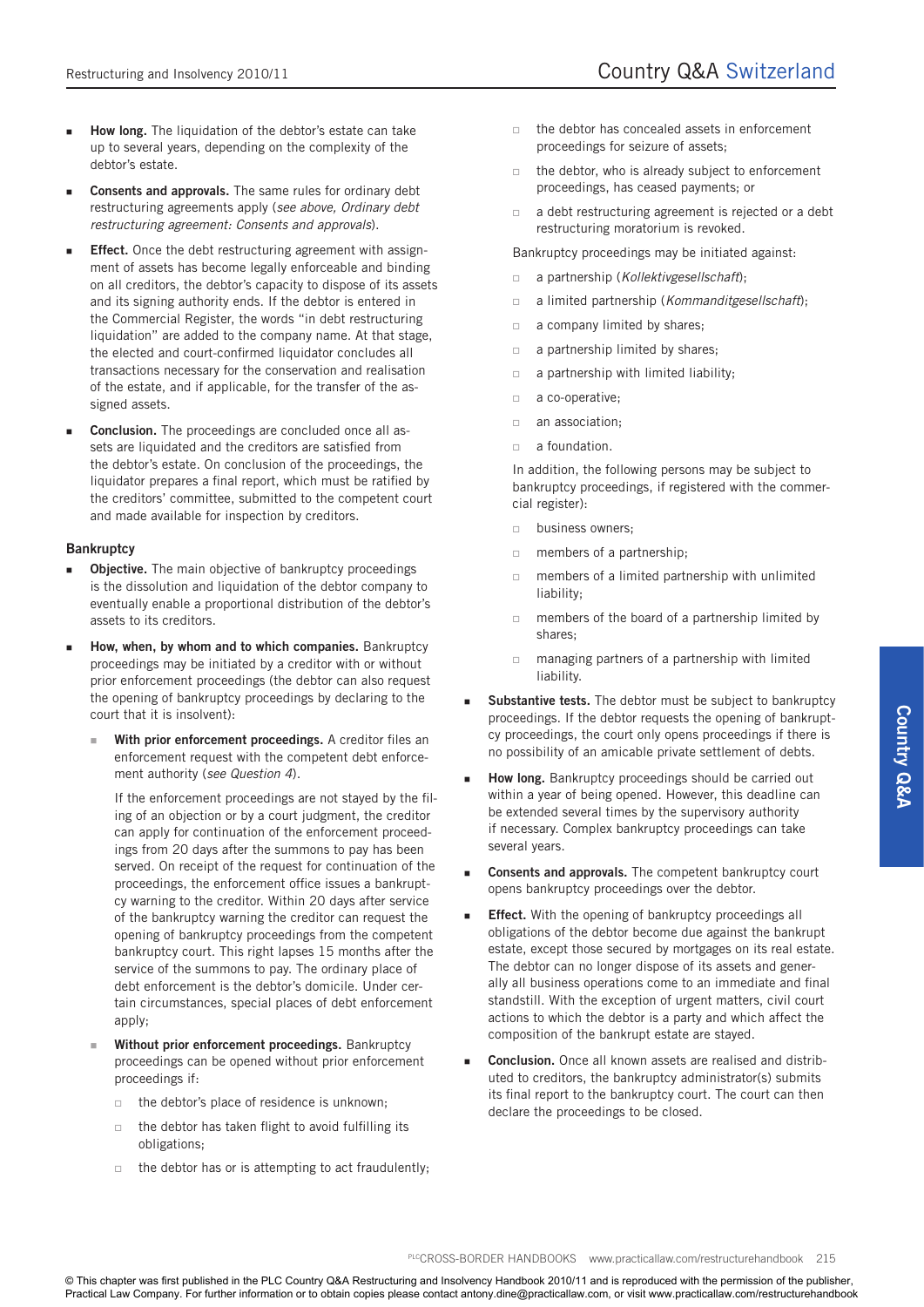#### **Debt restructuring agreement in bankruptcy proceedings**

- **Objective.** The objective of these rarely used proceedings is to obtain a better result in the liquidation of assets than the yield from continuing bankruptcy proceedings.
- **How, when, by whom and to which companies.** The debtor in bankruptcy presents a debt restructuring agreement to the bankruptcy administrator(s) which assesses the proposal for the attention of the second meeting of creditors. The second meeting of creditors decides on the debt restructuring agreement.

Any debtor subject to bankruptcy proceedings can conclude a debt restructuring agreement.

- **Substantive tests.** This same rules for ordinary debt restructuring agreements apply (*see above, Ordinary debt restructuring agreement: Substantive tests*).
- **How long.** These proceedings end with the conclusion of a debt restructuring agreement. There are no other time limits.
- **Consents and approvals.** This is the same as for ordinary debt restructuring agreements (*see above, Ordinary debt restructuring agreement: Consents and approvals*).
- **Effect.** Creditors are satisfied under the agreement and not the bankruptcy provisions.
- **Conclusion.** If a debt restructuring agreement is concluded, the court revokes the bankruptcy on the request of the bankruptcy administrator(s). The proceedings are concluded when the debtor has fulfilled its obligations under the agreement.

#### **7. What type of stakeholder has the most significant role in the outcome of the restructuring?**

It is generally the creditors (particularly the financial creditors) who have the greatest influence in restructuring procedures concerning voting rights, right to be heard and so on. Shareholders can also play a significant role, as they can contribute to a successful restructuring by raising capital for a distressed company. However, shareholders have no voting rights over court-adjudicated restructuring agreements.

## **LIABILITY AND TRANSACTIONS**

**8. Are there any circumstances in which a director, parent company (domestic or foreign) or other party can be held liable for the debts of an insolvent company?**

Generally, the liabilities of legal entities are restricted to and must be satisfied by their own assets. In addition, even though corporate groups of several companies are often managed as a single economic entity, in debt restructuring and insolvency proceedings each legal entity must be treated separately.

Directors and managers can be personally liable for damage caused to a company through intentional or negligent violation of their statutory and legal duties. Liability extends to the company, shareholders and the creditors.

Any individual engaged in an audit or liquidation can be liable in the same way as a director. In addition, a person who rightfully delegates these tasks to another corporate body is liable for any damage caused by it, unless he can prove that the necessary care in selection, instruction and supervision was applied.

Personal liability also applies to formally appointed representatives and de facto or quasi-directors (that is, persons who actually and decisively influence the company's decision-making process). This can include a parent company dispatching its representatives to a subsidiary's corporate body.

In debt restructuring or insolvency proceedings, corporate liability claims against directors and other individuals must generally be asserted by the competent bankruptcy administration or the court-appointed liquidator. This is because these liability claims constitute an asset of the estate to be realised for the benefit of all creditors of the insolvent company.

#### **9. Can transactions that are effected by a company that subsequently becomes insolvent be set aside?**

Actions to avoid (that is, set aside) transactions which took place before the opening of insolvency proceedings can be brought by:

- Any creditor who holds a certificate of shortfall.
- The bankruptcy administrator, debt restructuring administrator or liquidator on behalf of the estate.
- Any individual creditor who has successfully requested the assignment of the right to pursue an avoidance action after the bankruptcy administrator or the debt restructuring administrator or liquidator waived that right on behalf of the estate.

#### **Voidability of a gift or similar transaction**

Except for customary occasional presents, all gifts and voluntary settlements which the company made during the vulnerable period (*see below*) are voidable. The following transactions are deemed equivalent to a gift:

- The company accepted a counter performance out of proportion to its own.
- The company obtained for itself or a third party a life annuity, an endowment, a usufruct or a right of habitation.

The vulnerable period is the year before one of the following takes place:

- **The seizure of assets.**
- **The opening of bankruptcy proceedings.**
- The granting of a debt restructuring moratorium.

#### **Voidability due to insolvency**

The following acts are voidable if the company carried them out during the vulnerable period and while it was already insolvent:

- Granting collateral for existing obligations which the company was not bound to secure.
- Settling a money debt other than by cash or other normal means of payment.
- Paying an unmatured debt.

#### 216 PLCCROSS-BORDER HANDBOOKS www.practicallaw.com/restructurehandbook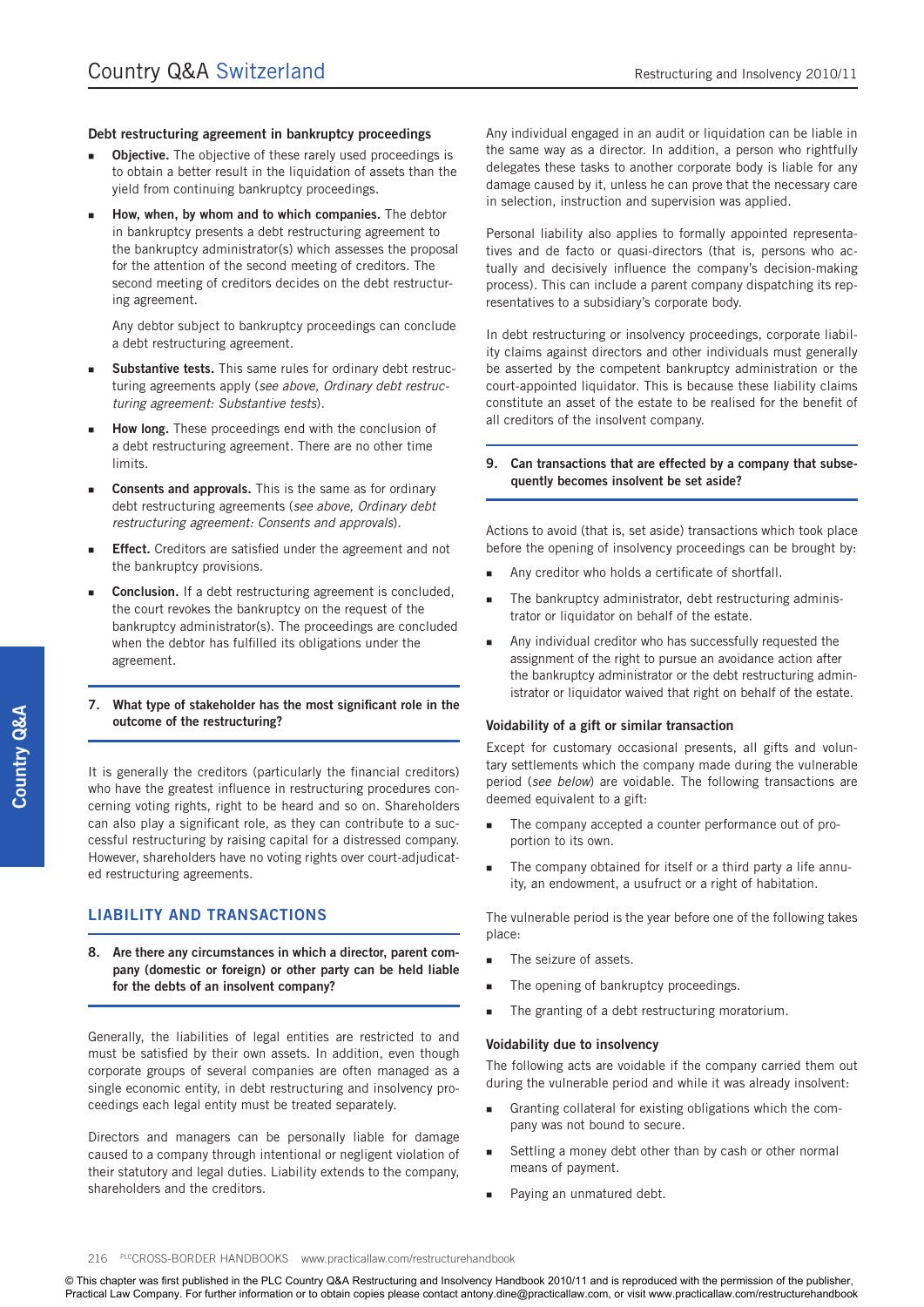However, the transaction is not voidable if the recipient proves that it was unaware of, and need not have been aware of, the company's insolvency.

The vulnerable period is the year before one of the following takes place:

- The seizure of assets.
- The opening of bankruptcy proceedings.
- The granting of a debt restructuring moratorium.

#### **Voidability for intent**

A transaction is voidable if the company carried it out, during the vulnerable period, with the intention (apparent to the other party) of either:

- Disadvantaging its creditors.
- Favouring certain of its creditors to the disadvantage of others.

The intention of the company and the recognisability of this intention by the other party is determined based on objective criteria.

The vulnerable period is five years before one of the following takes place:

- The seizure of assets.
- The opening of bankruptcy proceedings.
- The granting of a debt restructuring moratorium.

The underlying claim of a voidable transaction revives if the avoidance action is successful. The creditor of the claim has the same rights as any other creditor in the insolvency proceedings (that is, to participate in the proportional distribution of the assets).

The right to file an avoidance action is forfeited two years after:

- The service of the certificate of shortfall.
- **The opening of bankruptcy proceedings.**
- Court approval of a debt restructuring agreement with assignment of assets.
- **10. Please set out any conditions in which a company can continue to carry on business during insolvency or rescue proceedings. In particular:**
- **Who has the authority to supervise or carry on the company's business?**
- **What restrictions apply?**

#### **Debt restructuring moratorium**

During a debt restructuring moratorium, the debtor can only continue its business activities under the supervision of the court-appointed administrator. The main principle regulating the actions of an administrator is the protection of existing creditors' rights.

#### **Ordinary debt restructuring agreement (dividend settlement)**

If, at the end of a debt restructuring moratorium, a debt restructuring agreement is concluded and confirmed by the competent court, the debtor can again freely dispose of its assets.

#### **Debt restructuring agreement with assignment of assets (debt restructuring liquidation)**

On the court's final confirmation of a debt restructuring agreement with assignment of assets, the debtor is no longer entitled to carry on its business. The creditors are vested with the power to dispose of the debtor's assets or the assets can be assigned to a third party. The creditors exercise their rights through the liquidator and a creditors' committee which are elected at or after the meeting which votes on the agreement. The liquidator concludes all transactions necessary for the conservation and realisation of the estate, and if applicable, for the transfer of the assigned assets. Under certain exceptional circumstances, the liquidator can continue to run the debtor's business for a limited time, if this leads to a better preservation of assets, and therefore to a better result for creditors. If the liquidator continues to run the debtor's business for a longer period of time, the creditors' committee must give its approval.

#### **Bankruptcy**

On the court's declaration of bankruptcy, the debtor cannot undertake any actions. Any acts by the debtor concerning assets belonging to the bankrupt estate are invalid. The bankruptcy administration does everything necessary for the maintenance and realisation of the bankrupt estate and represents the estate in court proceedings.

Under certain exceptional circumstances, the bankruptcy administration can continue to run the debtor's business for a limited time, if this leads to a better preservation of assets, and therefore to a better result for creditors. If the bankruptcy trustee continues to run the debtor's business for a longer period of time, the creditors and the creditors' committee respectively must give their prior approval. The bankruptcy court is the ultimate supervisory authority of the bankruptcy administration.

## **INTERNATIONAL CASES**

**11. Please state whether:**

- **Courts in your jurisdiction recognise insolvency and rescue procedures in other jurisdictions.**
- **Courts co-operate where there are concurrent proceedings in other jurisdictions.**
- **There are any international treaties relating to insolvency to which your jurisdiction is a signatory.**
- **There are any special procedures that apply to foreign creditors.**
- **Recognition.** Swiss courts will recognise a foreign bankruptcy order delivered to the debtor's domicile, on request of the foreign bankruptcy administrator or of one of the creditors, provided that (*Private International Law Statute (PILS)*):

PLCCROSS-BORDER HANDBOOKS www.practicallaw.com/restructurehandbook 217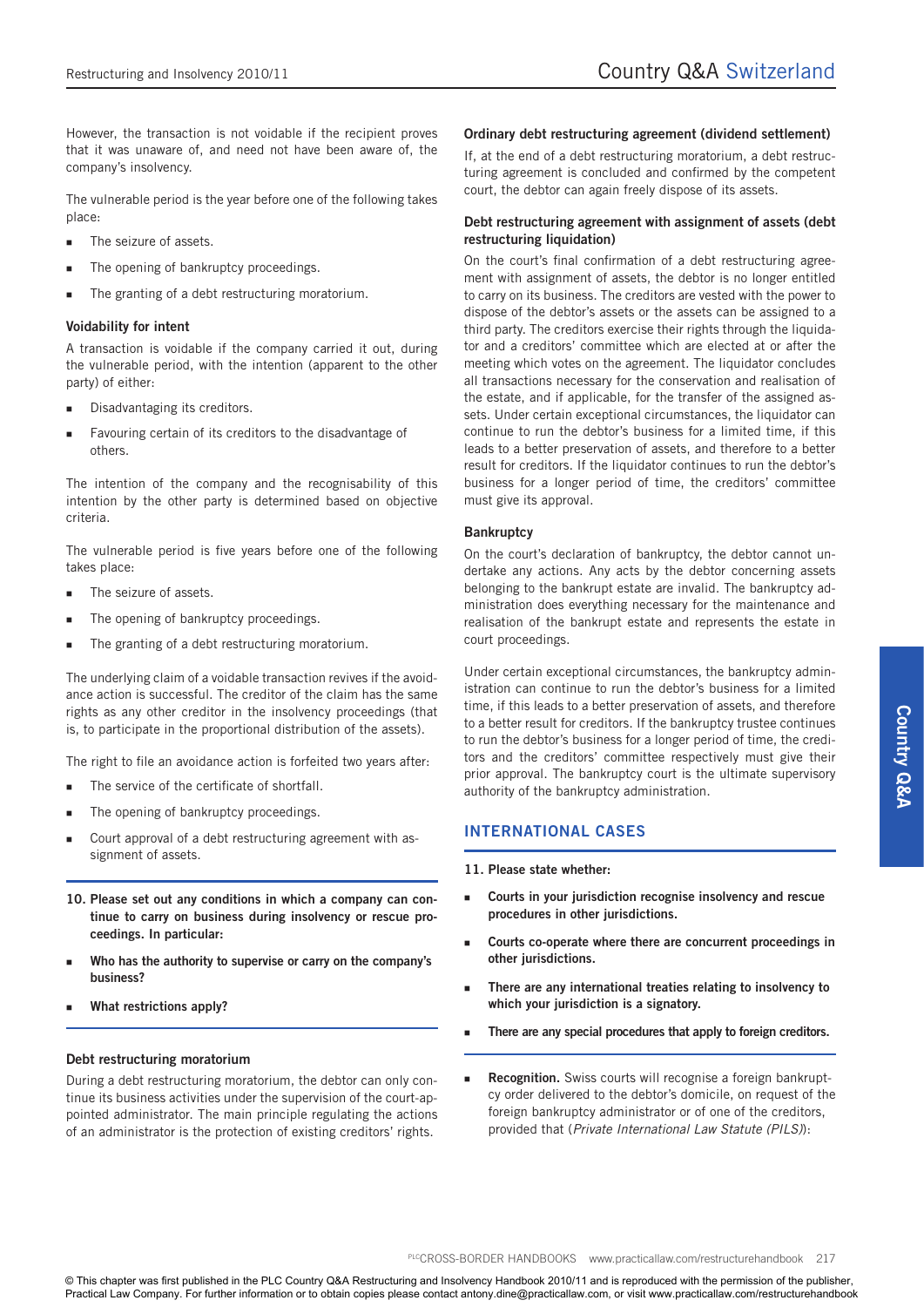- the order is enforceable in the state in which it was given;
- there is no ground for non-recognition under the PILS (for example public policy); and
- **reciprocity is granted by the state in which the order** was made.

Special provisions apply if the bankrupt debtor has a branch in Switzerland.

An order based on a debt restructuring agreement or on a similar procedure, if made by the foreign authority having jurisdiction, is recognised in Switzerland under the conditions which apply to the recognition of a foreign bankruptcy order.

- **Concurrent proceedings.** Generally, the recognition of a foreign bankruptcy order only applies to the debtor's assets which are located in Switzerland. The recognition has the same legal consequences as bankruptcy under Swiss law for these assets. However, only the following claims are included in the schedule of admitted claims in Switzerland:
	- claims secured by pledge according to the Federal Statute on Debt Enforcement and Bankruptcy;
	- privileged claims of creditors domiciled in Switzerland and not secured by pledge.

Generally, any surplus remaining after the satisfaction of these creditors is made available to the foreign bankruptcy administrator or to the creditors in bankruptcy. The surplus may only be made available after the foreign schedule of claims has been recognised by the competent Swiss court. The court must examine whether the claims of creditors domiciled in Switzerland were adequately considered in the foreign schedule of admitted claims.

- **International treaties.** Switzerland is not party to any international treaties at national level.
- **Procedures for foreign creditors**. There are no special procedures that apply to foreign creditors. Swiss and foreign creditors are treated equally.

#### **PROPOSED REFORMS**

**12. Please summarise any proposals for reform and state whether they are likely to come into force and, if so, when.**

In 2003, the Federal Council appointed an expert group to analyse regulatory requirements and to draft proposals for the reform of debt restructuring and insolvency law. In its report and preliminary draft of June 2008, the expert group set out a moderate approach to reform by suggesting only a partial revision of the current law. The expert group's conclusions included that:

- Some procedural rules in restructuring law should be amended.
- In relation to groups of companies the present "atomistic" approach should be retained (that is, substantive consolidation by pooling of assets and administrative consolidation in debt restructuring and insolvency proceedings were not suggested).

In January 2009, the Federal Council submitted its proposal for a partial revision of the current law for consultation (*Vernehmlassung*). This proposal is largely based on the preliminary draft by the expert group. However, it is not currently foreseeable if and when the Federal Statute on Debt Enforcement and Bankruptcy will be revised by Parliament.

### **CONTRIBUTOR DETAILS**

#### **Madlaina Gammeter, Thomas Schär, Brigitte Umbach-Spahn and Karl Wüthrich** *Wenger Plattner*

- **T** +41 43 222 38 00
- **F** +41 43 222 38 01
- **E** *madlaina.gammeter@wenger-plattner.ch thomas.schaer@wenger-plattner.ch brigitte.umbach@wenger-plattner.ch karl.wuethrich@wenger-plattner.ch*
- **W** *www.wenger-plattner.ch*

## **PLCLaw Department**

## **PRACTICAL LAW COMPANY** n a m

"We expect all our commercial and transaction lawyers to use PLCLaw Department. Frankly, I would be surprised if our external law firms and other blue chip in-house departments did not take the same view."

Clive Grant, Legal Counsel, Shell International Limited.

**PLCLaw Department** is the essential know-how service for in-house lawyers. Never miss an important development and confidently advise your business on law and its practical implications. **www.practicallaw.com/about/lawdepartment**

#### 218 PLCCROSS-BORDER HANDBOOKS www.practicallaw.com/restructurehandbook